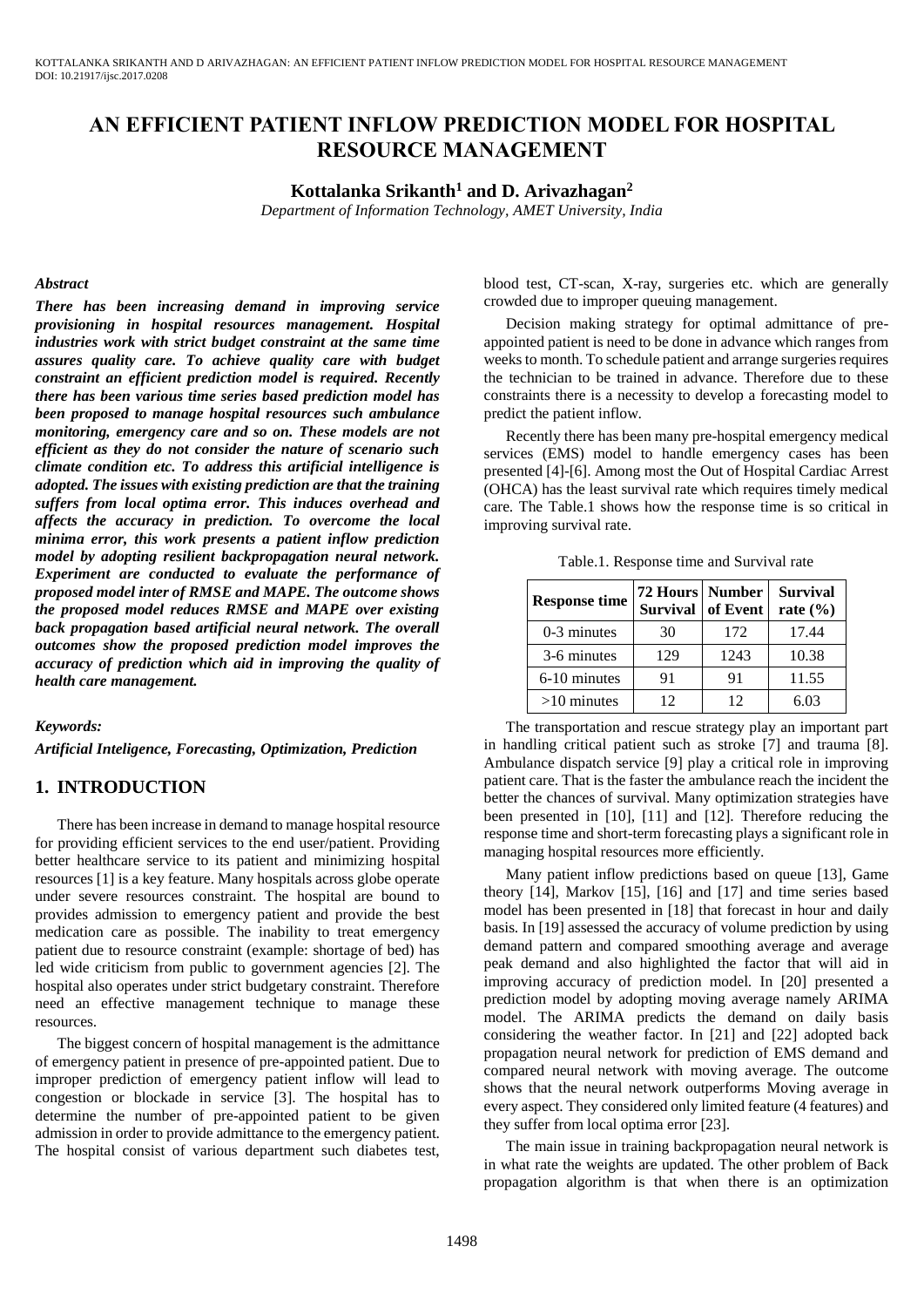problem present in updating local minima. This will induce an error in prediction i.e. when there is high likelihood of decrease in updating/minimizing local minima the root selected end up in a situation where they cannot reduce anymore (getting stuck at local optima), and it never search for new root i.e. it will never able to jump out of local optima.

To overcome this issue, an efficient method of searching the global minima by using the Resilient Backpropagation technique that aids in improving the accuracy of our patient inflow prediction model is adopted.

The paper organization is as follows: The literature survey is described in section 2. In section 3 the proposed Patient Inflow Prediction model is presented. The penultimate section presents a simulation and experimental study. The concluding and future work is discussed in the last section.

## **2. LITERATURE SURVEY**

There is an increase demand of prediction model for various application uses in managing hospital resources. Since the prediction play a significant role in improving patient care service. Recently there has been wide research been developed to manage hospital resources by adopting time series, linear model and artificial intelligence and so on which is surveyed below.

The significance of neural network methodology used for kidney transformation in patients is discussed in model [24]. Here they discussed about the complications occurs in commonly used ARMA Model and to overcome these nonlinear complications Artificial Neural Network come under existence. In this current era, need of precise concentric dose of Cyclosporine in the kidney transformation has forced to use more refined and accurate methodologies like Artificial Neural Network which provides exceptional outcomes. This model discusses about its types, its methodology, issues related to traditional ARMA model and results obtained from the prediction. ANN consists of three type of networks, one is Multilayer Perceptron (MLP) modeling [25], second is finite impulse response modelling [26] and third is Elman recurrent [27] .The complete model is carried out in Matlab. With graphical representation this model concludes about the precision and robustness of Artificial Neural methodologies compare to traditional ARMA models.

The significance of this model [28] is based on the analysis of previously collected data to provide better emergency facilities to needy people. To obtain the required outcomes geographical information system methodology has been proposed in their work. Multiple methodologies like moving average, artificial neural network [30] and support vector methods are used for the analysis of collected data in specified locality with integration of GIS technology. They emphasize on backward propagation [31] with the integration of ANN to provide proper data analysis with time and space. They concluded the forecast as 23.01% which can be considered as reasonable [32] so that based on these results for specific required locality better pre emergency facilities can be provided.

In [33] emphasizes on issues encountered by hospitals related to controlling of queue due to overpopulation. Avoidable interruptions for an excessive time make people irritated and exasperated. To avoid this type of issues they provided a real-time application by which patients can get information about their wellorganized cure idea and forecast waiting time using the patient treatment time prediction algorithm. For this purpose they have used patient's real time data from different hospitals to model the cure time of patient's .Based on this collected data the cure time of every recipient is forecasted and for which hospital queuing recommendation (HQR) service is established. All the collected data is employed on cloud using APACHE platform. Using Classification & Regression tree prototype with the integration of random forest algorithm all the Big Data is used for well-organized cure of patients is proposed in this prototype.

In this modern era, demand is much larger than the supply. In [34] emphasizes on issues related to prediction of load (power) in large localities like big hospitals and how these issues can be addressed to provide better supply according to the vital demands. To achieve this purpose of load prediction they proposed the Artificial Neural Network technology with the integration of backpropagation algorithm. Load prediction can give the facts & figures for the advancement of energy for small and moderate energy sharing systems. ANN design modeled in this paper uses multilayer perceptron arrangement for load prediction. The complete prototype is carried out in Matlab environment. The outcomes of this analysis are adequate with realistic errors. Based on these experimental results, this model can be implemented for the built-up and local purposes.

The essential to minimize the rising cost of care through ensuring convenience of rare health resources and optimum utilization is effective resource necessity forecasting [35]. Covariates are used for the better in hospital capability planning and it will help the patient's predictable destination after release. Many of deterministic model have failed to inherent changeability in the complex health methods e.g. ratio-based methods. This paper considering more number of absorbing state with Markovprocess, then it describe how the model is helpful for valuing cost of care, social, community care source necessity and admission planning [36]. A clinical decision support (CDS) system is presented for the study of heart failure patients. It gives the output such as, heart failure (HF) type prediction, HF severity evaluation, and a management interface which help to compares different patients continuation. A machine learning method is adopted for the implementation of smart intelligent functions. The randomforest method (RFM) is used for the evaluation of best performance between hear failure (HF) type prediction function and hear failure (HF) severity. Several machines learning method (MLM) are comparing to give these outputs, but it is problematic to simplify these finding because of small sample size.

A number of disease risk valuation with uniform prototype is shown in this paper [37]. Formless clinical medical text is the important part of electronics health records, it is characterized through the large quantities and it can store considerable disease related info of patients. It is difficult to use risk valuation prototype in all disease application. Learning methods study and excerpt the disease characteristics can be used to measure disease risks. The different diseases risk valuation with same erection, the approach is projected in this article.

The main financial concern is blood product transfusion for the patients and hospital. In [22] and [38] evaluates the effectiveness of using (ANNs) artificial neural networks aimed at forecast the transfusion requirements for the trauma patients. Effective utilization of resources is a crucial problem if minimizing costs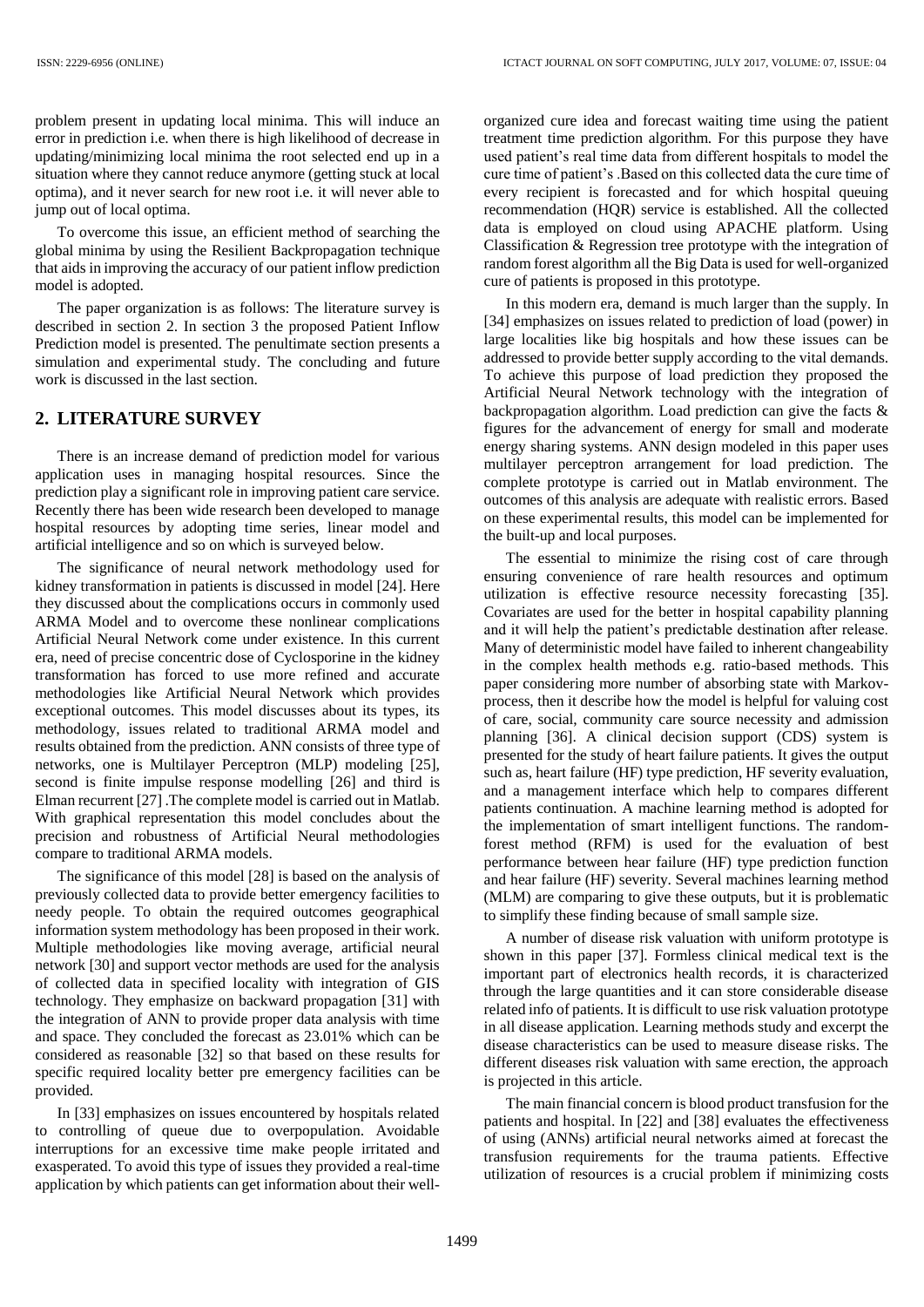with maximizes patient care at hospital. In this domain the traditional statistical prototype do not doing well. An additional problem is speed with which difficult decisions and preparation can be made. Artificial neural networks (ANNs) can predict accurately most of the emergency room (ER) patient transfusion requirements. The further research is needed to examine heterogeneous ANNs model for the multiple populations.

The overall survey shows that artificial intelligence plays a significant role in improving prediction accuracy than other linear regression model. However, it suffers from minimizing the local minima error. To overcome this, here an efficient global searching mechanism is considered by adopting resilient back propagation for forecasting future inflow of patient which is presented in next section.

#### **3. PROPOSED PREDICTION**

*Data Preprocessing*: In this stage the hospital patient inflow data for different department considering inpatient and outpatient are gathered. Every day numerous numbers of patients visit the hospital for various treatment purposes. Let *Z* be the set of patient in a hospital and the patient that has registered its information is depicted by  $z_n$ . Let consider that there are *H* patient in *Z* which is as follows:

$$
Z = \{z_1, z_2, \dots, z_H\} \tag{1}
$$

where, each individual/patient *z<sup>n</sup>* has parameters/attributes such as id, age, gender and so on. Each patient can visit to multiple departments for various checkups. Let  $C|z_n$  be the collection of clinical diagnosis performed on patient  $z<sub>n</sub>$  in his stay as follows:

$$
C|z_n = \{c_1, c_2, \dots, c_L\}
$$
 (2)

where, each clinical diagnosis data  $c_1$  consist of information *I* such as department, number of days, doctor and staff attended and so on is as follows:

$$
I|z_n = \{i_1, i_2, \dots, i_G\}
$$
 (3)

where,  $i_j$  is the feature param of patient clinical diagnosis  $z_n$ . Here the patient inflow for different department value for each day is obtained and patient inflow is predicted using supervised machine learning using these data.



Fig.1. Architecture of patient inflow prediction model

The architecture of proposed patient inflow prediction model is shown below Fig.1. Here backpropagation for training data of Patient Inflow Prediction (PIP) is adopted. The basic step of a simple backpropagation learning model is to update the network weights and biases in direction of rapidly decreasing objective function, with negative gradient. The single iteration of backpropagation is computed as follows:

$$
a_{s+1} = a_s - \gamma_s d_s \tag{4}
$$

where,  $\gamma_s$  is the learning rate,  $a_s$  is the present biases and weights vector and  $d_s$  is the present gradient. The gradient can be computed by following methods.

In batch method, the weight is updated once all the input data is applied to the network were as in incremental approach the weights are updated and gradient is computed after every input data is applied to the network. In batch steepest descent approach the biases and weights are simplified in direction of objective functions negative descent. Similarly in batch method network biases and weights are updated after applying entire training data to a network. Therefore, as long as the methods have net input, weights and transferal param have derivative function the batch gradient descent approach without momentum can be used to train any network. The derivative of objective param *O* for weight and biases *A* can be computed using backpropagation neural network as follows:

$$
\partial A = p_q \frac{\partial O}{\partial A} \tag{5}
$$

where,  $p_q$  is the learning rate. The training ends when following circumstances is met, when the determined period of time is met, the objective function has minimized the training objectives, the gradient objective pram falls below minimum objective gradient param, when maximum number of iteration is reached and lastly when verification objective increases the maximum verification failures param. Gradient descent with momentum is a backpropagation network training approach that updates biases and weights as per gradient decent with momentum. Therefore as long as it has net input, weights and transferal param the model can be trained using backpropagation. The derivative of objective param *O* for weight and biases param *A* can be computed using backpropagation neural network with momentum as follows:

$$
\partial A = t_x \partial A_0 + p_q \left( 1 - t_x \right) \frac{\partial O}{\partial A} \tag{6}
$$

where,  $t_x$  is the constant of momentum,  $p_q$  is the learning rate of network, ∂*O* is the preceding modified biases or weight. The training ends when following circumstances is met, when the determined period of time is met, the objective function has minimized the training objectives, the gradient objective param falls below minimum objective gradient param, when maximum number of iteration is reached and lastly when verification objective increases the maximum verification failures param.

The hidden layer in multilayer network uses sigmoid transferal methods. These methods are generally called as the squashing methods. As the results are finite outputs by compressing a given input. The characteristic computation of sigmoid methods is that as inputs get higher the slopes must come down to zero which is problematic. Especially when using steepest descent in training a multilayer sigmoid methods. Since the gradient can have tiny magnitude, as a result have impact on biases and weight.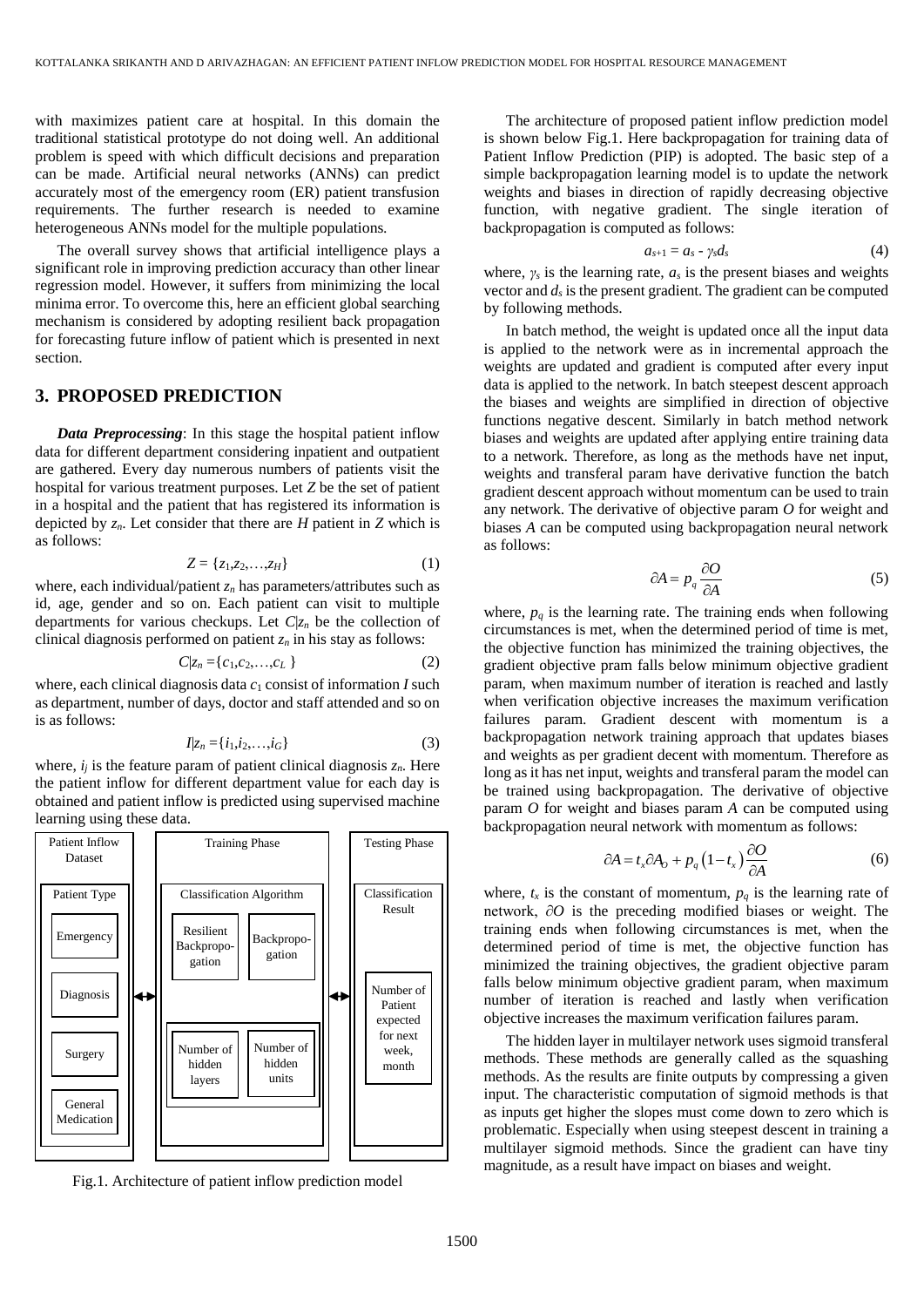To address this, resilient back propagation neural network for training PIP data is used. The resilient algorithms are used to remove the impact of magnitude of the derivative functions.

Here the derivative magnitude has no impact on updating weight as only the sign of derivative used to show the direction of updating weight. A separate update param is used to determine size of weight. Whenever the objective function derivatives with respect to weight that has same param in two iterations, the update param of every bias and weight is improved by some element. As long as it has net input, weights and transferal param the resilient backpropagation can train a network. The derivative of objective param *O* for weight and biases param *A* can be computed using backpropagation neural network as follows:

$$
\partial A = \delta A \times \text{param}(d_A) \tag{7}
$$

where,  $d_A$  is the gradient and the component of  $\delta A$  are initially set to zero. In each and every epoch the component of *δA* is updated/changed. If a component of  $d_A$  is same after consecutive epoch, then the component of  $\delta A$  is increased by  $\delta_{inc}$ . If a component of *d<sup>A</sup>* param changes from consecutive epoch then the resultant component of *δA* is decreased by *δdec*. To evaluate the prediction error and accuracy of our approach, this paper uses Mean Absolute Percentage Error (*MAPE*) and Root mean square error (*RMSE*). The *MAPE* and *RMSE* is computed as follows:

$$
MAPE = \frac{1}{E} \sum_{v=1}^{E} \left| \frac{f_v - a_v}{a_v} \right| \times 100
$$
 (8)

$$
RMSE = \sqrt{\frac{1}{E} \sum_{\nu=1}^{E} a_{\nu} - f_{\nu}}
$$
 (9)

where,  $a<sub>v</sub>$  is the actual parameter,  $f<sub>v</sub>$  is the predicted parameter and *E* is the total number of tuples/days to estimate.

#### **4. SIMULATION RESULT AND ANALYSIS**

The simulation is conducted to evaluate the performance of proposed patient inflow prediction model. The system environment used windows 10 pro 64 bit operating system, Intel Pentium i5 class processor, 8GB of RAM. The model is designed using visual studio dot net framework 4.0, 2010 and c# programming language. The experiment is conducted using datasets [39] and [29]. The predication model accuracy is evaluated interm of root mean square error and Mean Absolute Percentage Error considering different data sets. A comparison of existing back propagation and proposed resilient back propagation is given.

The dataset [39] consist of patient inflow admission from April 2008 to June 2010. Firstly both the model is trained for each month of 2009 and prediction is done for years 2010. The Fig.2 shows the prediction of patient inflow for each month of year 2010. The outcomes show the proposed prediction model outperforms the existing model. The overall RMSE is performance is shown in Fig.3. The outcome shows that the RMSE of proposed prediction model is reduced by 29.63% and MAPE is reduced by 79.29% over existing model which is shown in Fig.3 and Fig.4 respectively.

To consider a complex scenario for prediction performance of our approach we consider the following dataset [29] which consist of patient inflow data of various departments in a hospital from

year June 2011 to May 2015. The input data consist of number of patient register per month for each department. The first year of patient inflow data is trained for both existing and proposed approach considering and the next four years patient inflow data is predicted. The Fig.5, Fig.6, Fig.7 and Fig.8 shows the Patient inflow prediction of emergency, Diagnosis, General and Surgery patient of both proposed and existing approach respectively. The outcome shows that the proposed approach outperform existing approach. The RMSE of proposed model is reduced by 31.77% and MAPE is reduced by 88.24% over existing model which is shown in Fig.9 and Fig.10 respectively.



Fig.2. Patient inflow prediction for year 2010



Fig.3. RMSE performance of patient inflow prediction for year 2010



Fig.4. MAPE performance of patient inflow prediction for year 2010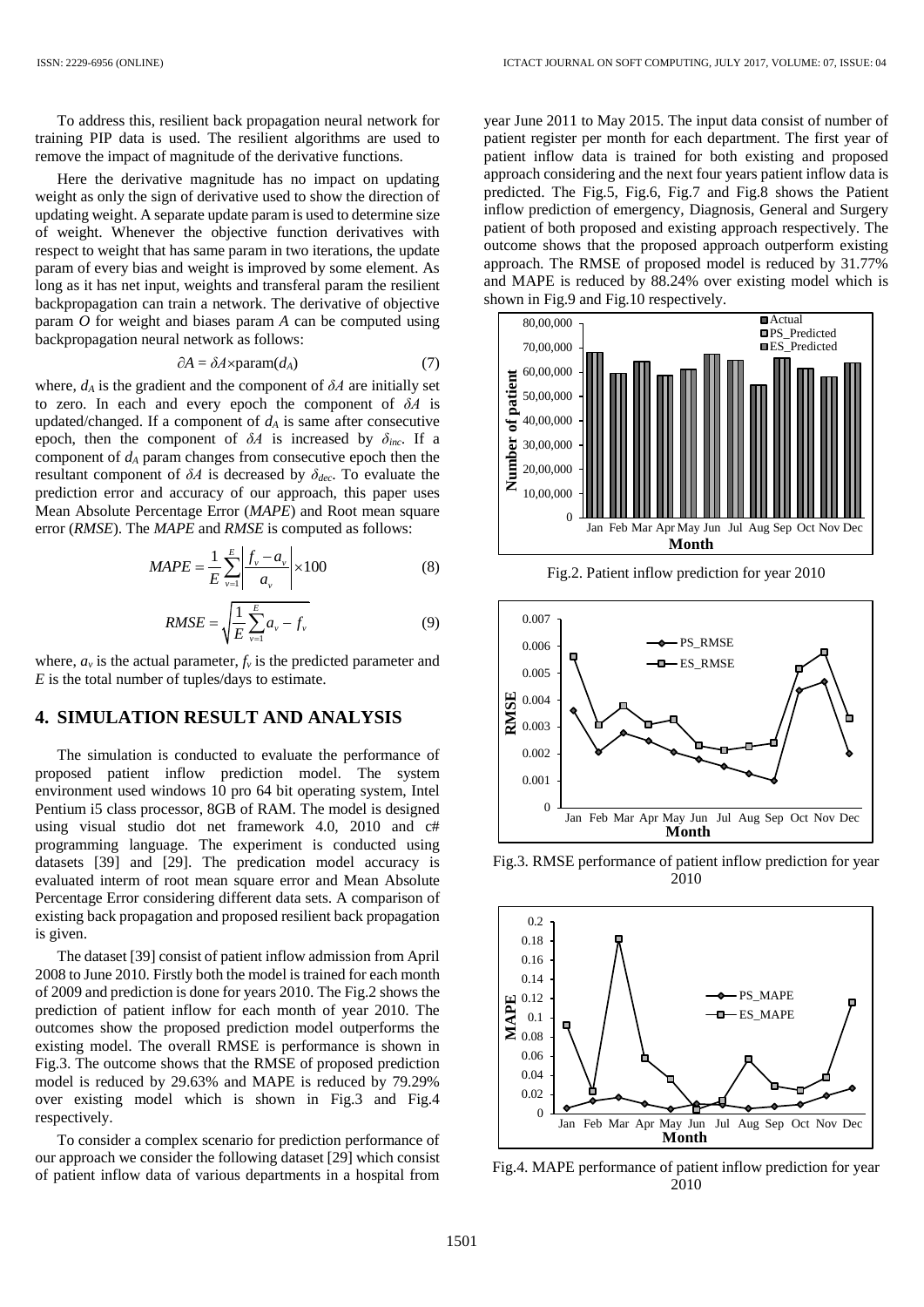

Fig.5. Patient inflow Prediction of Emergency Patient



Fig.6. Patient inflow Prediction of Diagnosis Patient



Fig.7. Patient inflow Prediction of General Patient



Fig.8. Patient inflow Prediction of Surgery Patient



Fig.9. RMSE performance of Patient inflow Prediction



Fig.10. MAPE performance of Patient inflow Prediction

## **5. CONCLUSION**

This work presents an optimization strategy for predicting patient inflow in hospital. The model considered predicting patient inflow for different department. This aids in utilizing hospital resources in efficient manner. A multi-layer artificial neural network perception by adopting resilient back propagation is considered. Simulation is conducted to evaluate the performance of patient inflow prediction model. The accuracy of prediction model is evaluated considering performance of RMSE and MAPE. Simulation is conducted for both proposed and existing model for varied datasets shows significant performance improvement of proposed prediction model over exiting prediction model. The overall result shows the proposed patient inflow prediction model is efficient when compared to model in [33], [34] and [37] that adopted artificial intelligence. The result outcome obtained pushes the proposed model to forecast other types of dataset such as ambulance prediction for scheduling, disease, medical risk assessment prediction for diagnosis and so on. In future more features for training is considered to improve the prediction model.

### **REFERENCES**

- [1] S. Ivatts and P. Millard, "Health Care Modelling: Why Should We Try?", *British Journal of Health Care Management*, Vol. 8, No. 6, pp. 218-222, 2002.
- [2] Victorian Public Hospitals, "Performance Monitoring Framework, Available at: https://www2.health.vic.gov.au/hospitals-and-health-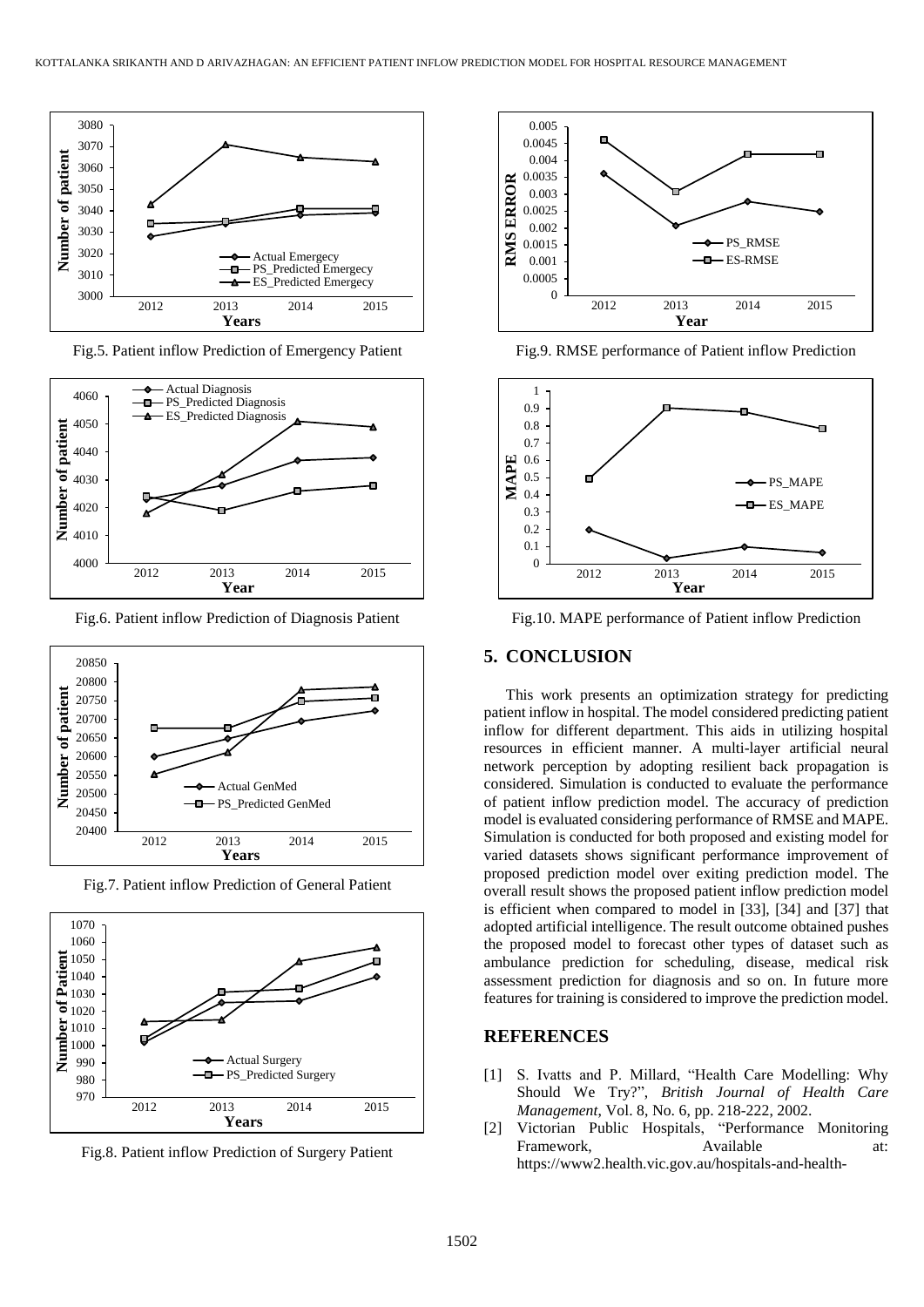services/funding-performance-accountability/performancemonitoring.

- [3] D.M. Fatovich, Y. Nagree and P. Sprivulis, "Access Block causes Emergency Department Overcrowding and Ambulance Diversion in Perth, Western Australia", *Emergency Medicine Journal*, Vol. 22, No. 5, pp. 351-354, 2005.
- [4] K. Peleg and J.S. Pliskin, "A Geographic Information System Simulation Model of EMS: Reducing Ambulance Response Time", *The American Journal of Emergency Medicine*, Vol. 22, No. 3, pp. 164-170, 2004.
- [5] F.L. Henriksen, P. Schorling, B. Hansen, H. Schakow and M.L. Larsen, "FirstAED Emergency Dispatch, Global Positioning of First Responders with Distinct Roles - A Solution to Reduce the Response Times and Ensuring Early Defibrillation in the Rural Area Langeland", *Proceedings of International Conference on Well-Being in the Information Society*, pp. 36-45, 2014.
- [6] J. Fitch, "Response Times: Myths, Measurement and Management", *Journal of Emergency Medical Services*, Vol. 30, No. 9, pp. 47-56, 2005.
- [7] S.A. Simonsen, M. Andresen, L. Michelsen, S. Viereck, F.K. Lippert and H.K. Iversen, "Evaluation of Pre-Hospital Transport Time of Stroke Patients to Thrombolytic Treatment", *Scandinavian Journal of Trauma, Resuscitation and Emergency Medicine*, Vol. 22, No. 65, pp. 1-5, 2014.
- [8] A. Timma, M. Maegelea, R. Leferingb, K. Wendtc and H. Wyend, "Pre-Hospital Rescue Times and Actions in Severe Trauma. A Comparison between Two Trauma Systems: Germany and the Netherlands", *Injury*, Vol. 45, No. 3, pp. 43-52, 2014.
- [9] Shane G. Henderson and Andrew J. Mason, "Ambulance Service Planning: Simulation and Data Visualisation", *International Series in Operations Research and Management Science*, Vol. 70, pp. 77-102, 2004.
- [10] Cheng Siong Lim, Rosbi Mamat and Thomas Braunl, "Impact of Ambulance Dispatch Policies on Performance of Emergency Medical Services", *IEEE Transactions on Intelligent Transportation Systems*, Vol. 12, No. 2, pp. 624- 632, 2011.
- [11] N. Geroliminis, M.G. Karlaftis and A. Skabardonis, "A spatial queuing model for the emergency vehicle districting and location problem", *Transportation Research Part B: Methodological*, Vol. 43, No. 7, pp. 798-811, 2009.
- [12] H.K. Rajagopalan, "Ambulance Deployment and Shift Scheduling: An Integrated Approach", *Journal of Service Science and Management*, Vol. 4, No. 1, pp. 66-78, 2011.
- [13] Elif Akcali, Murray J. Cote and Chin Lin, "A Network Flow Approach to Optimizing Hospital Bed Capacity Decisions", *Health Care Management Science*, Vol. 9, No. 4, pp. 391- 404, 2006.
- [14] R. Zongwei, L. Chuanqing and G. Haini, "Strategy on Doctor Resource Sharing among Hospitals composed Regional Medical Association based on Game Theory", *Proceedings of 3rd International Conference on Information Management*, pp. 274-278, 2017.
- [15] H. Xie T.J. Chaussalet and P.H. Millard, "A Model-based Approach to the Analysis of Patterns of Length of Stay in Institutional Long-Term Care", *IEEE Transactions on*

*Information Technology in Biomedicine*, Vol. 10, No. 3, pp. 512-518, 2006.

- [16] Xiao Chen, Liangmin Wang, Jie Ding and Nigel Thomas, "Patient Flow Scheduling and Capacity Planning in a Smart Hospital Environment", *IEEE Access*, Vol. 4, pp. 135-148, 2016.
- [17] H. Xu, W. Wu, S. Nemati and H. Zha, "Patient Flow Prediction via Discriminative Learning of Mutually-Correcting Processes", *Proceedings of 33rd International Conference on Data Engineering*, pp. 37-38, 2017.
- [18] N. Channouf, P. L'Ecuyer, A. Ingolfsson and A.N. Avramidis, "The Application of Forecasting Techniques to Modeling Emergency Medical System Calls in Calgary, Alberta", *Health Care Management Science*, Vol. 10, No. 1, pp. 25-45, 2007.
- [19] Lawrence H. Brown, E. Brooke Lerner, Baxter Larmon, Todd Le Gassick and Michael Taigman, "Are EMS Call Volume Predictions based on Demand Pattern Analysis Accurate?", Prehospital Emergency Care, Vol. 11, No. 2, pp. 199-203, 2007.
- [20] Ho-Ting Wong and Poh-Chin Lai, "Weather Factors in the Short-Term Forecasting of Daily Ambulance Calls", *International Journal of Biometeorology*, Vol. 58, No. 5, pp. 669-678, 2014.
- [21] H. Setzler, C. Saydam and S. Park, "EMS Call Volume Predictions: A Comparative Study", *Computers and Operations Research*, Vol. 36, No. 6, pp. 1843-1851, 2009.
- [22] Riad Alharbey, "Predictive Analytics Dashboard for Monitoring Patients in Advanced Stages of COPD", *Proceedings of 49th Hawaii International Conference on System Sciences*, pp. 3455-3461, 2016.
- [23] Debasish Basak, Srimanta Pal and Dipak Chandra Patranabis, "Support Vector Regression", *Neural Information Processing-Letters and Reviews*, Vol. 11, No. 10, pp. 203-224, 2007.
- [24] G. Camps Valls et al., "Prediction of Cyclosporine Dosage in Patients after kidney Transplantation using Neural Networks", *IEEE Transactions on Biomedical Engineering*, Vol. 50, No. 4, pp. 442-448, 2003.
- [25] A.S. Weigend and N.A. Gershenfeld, "Time Series Prediction. Forecasting the Future and Understanding the Past", *Proceedings of Advanced Research Workshop on Comparative Time Series Analysis*, pp. 279-313, 1992.
- [26] E.A. Wan, "Finite Impulse Response Neural Networks with Applications in Time Series Prediction", Ph.D. Dissertation, Department of Electrical Engineering, Stanford University, 1993.
- [27] Jeffrey L. Elman, "Finding Structure in Time", *Cognitive Science*, Vol. 14, No. 2, pp.179-211, 1988.
- [28] A.Y. Chen, T.Y. Lu, M.H.M. Ma and W.Z. Sun, "Demand Forecast using Data Analytics for the Preallocation of Ambulances", *IEEE Journal of Biomedical and Health Informatics*, Vol. 20, No. 4, pp. 1178-1187, 2016.
- [29] HES Outpatient dataset, Available at: http://www.adls.ac.uk/hscic/nhs-hes/?detail.
- [30] H. Setzler, C. Saydam and S. Park, "EMS Call Volume Predictions: A Comparative Study", *Computers and Operations Research*, Vol. 36, No. 6, pp. 1843-1851, 2009.
- [31] C.M. Bishop, "*Pattern Recognition and Machine Learning*", Springer, 2006.